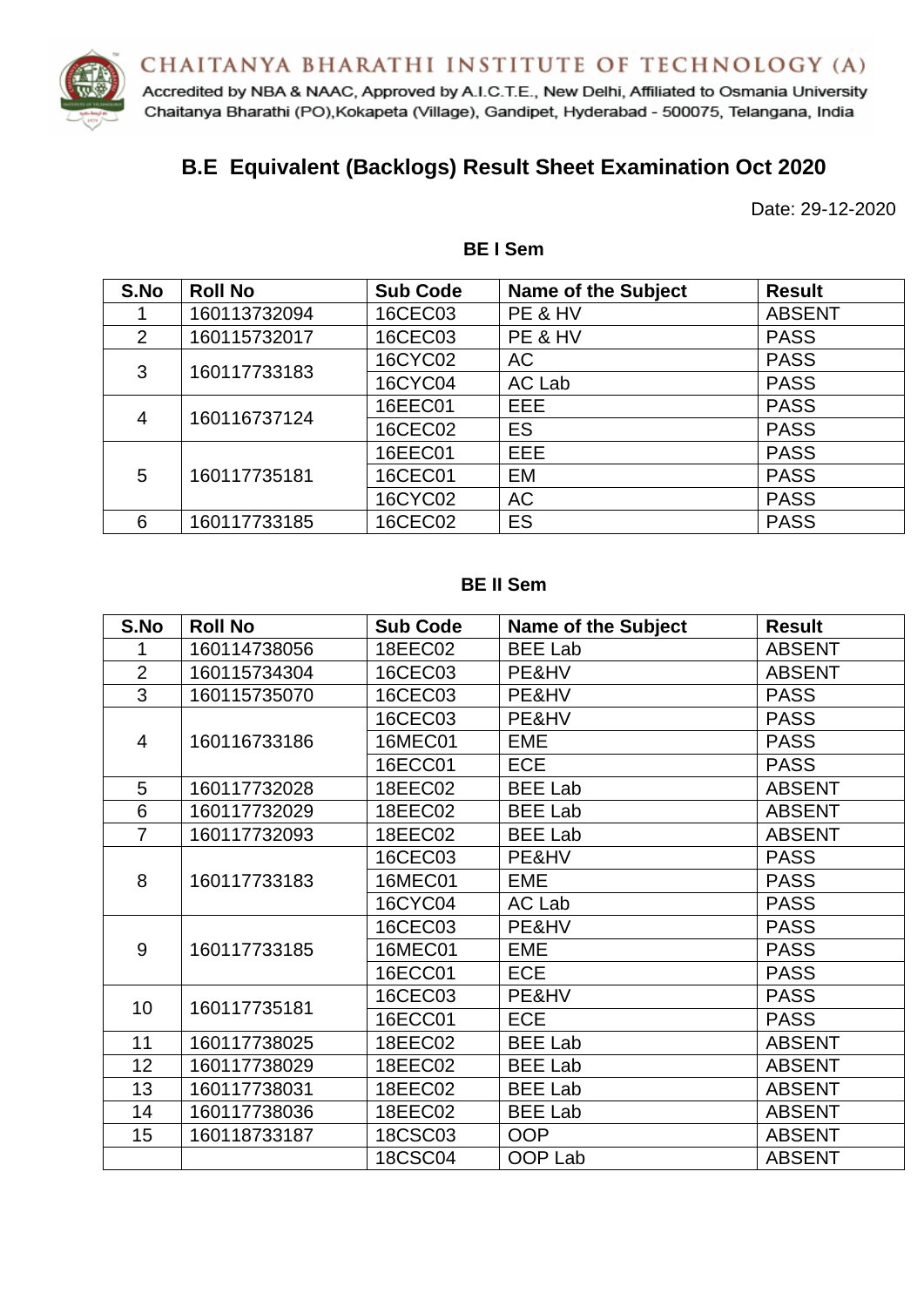CHAITANYA BHARATHI INSTITUTE OF TECHNOLOGY (A)



Accredited by NBA & NAAC, Approved by A.I.C.T.E., New Delhi, Affiliated to Osmania University Chaitanya Bharathi (PO), Kokapeta (Village), Gandipet, Hyderabad - 500075, Telangana, India

| S.No           | <b>Roll No</b> | <b>Sub Code</b> | <b>Name of the Subject</b> | <b>Result</b> |
|----------------|----------------|-----------------|----------------------------|---------------|
| $\mathbf{1}$   | 160116734111   | 18EGM01         | IC&FP                      | <b>ABSENT</b> |
|                |                | 18EEM01         | <b>ITK</b>                 | <b>ABSENT</b> |
|                |                | 18EEC05         | <b>EMF</b>                 | <b>ABSENT</b> |
| $\overline{2}$ | 160117733335   | <b>18MEC09</b>  | <b>PM</b>                  | <b>ABSENT</b> |
|                |                | 18CSC11         | <b>DELD Lab</b>            | <b>ABSENT</b> |
|                | 160117738025   | 18EGM01         | IC&FP                      | <b>ABSENT</b> |
| 3              |                | 18EEM01         | <b>ITK</b>                 | <b>ABSENT</b> |
|                |                | <b>18MEC11</b>  | FP&HM Lab                  | <b>ABSENT</b> |
|                | 160117738031   | 18EGM01         | IC&FP                      | <b>ABSENT</b> |
| 4              |                | 18EEM01         | <b>ITK</b>                 | <b>ABSENT</b> |
|                |                | <b>18MEC11</b>  | FP&HM Lab                  | <b>ABSENT</b> |
| 5              | 160117738036   | 18EGM01         | IC&FP                      | <b>ABSENT</b> |
|                |                | 18EEM01         | <b>ITK</b>                 | <b>ABSENT</b> |
|                |                | 18MEC11         | FP&HM Lab                  | <b>ABSENT</b> |

#### **BE III Sem**

#### **BE IV Sem**

| S.No           | <b>Roll No</b> | <b>Sub Code</b> | <b>Equivalent Subject</b> | <b>Result</b> |
|----------------|----------------|-----------------|---------------------------|---------------|
| 1              | 160113732060   | 16CEC11         | CM&A                      | <b>PASS</b>   |
| $\overline{2}$ | 160113732094   | 16CEC11         | CM&A                      | <b>ABSENT</b> |
|                |                | 16CEC10         | <b>TE</b>                 | <b>ABSENT</b> |
|                |                | 16CEC12         | <b>WWWE</b>               | <b>ABSENT</b> |
|                |                | 16EGC03         | <b>SSEE Lab</b>           | <b>ABSENT</b> |
|                |                | <b>16ECC08</b>  | <b>DLD</b>                | <b>PASS</b>   |
| 3              | 160114735101   | 16ECC12         | ΕI                        | <b>PASS</b>   |
|                |                | 16ECC13         | <b>DLD Lab</b>            | <b>ABSENT</b> |
|                | 160114733102   | 16CSC11         | <b>WT</b>                 | <b>PASS</b>   |
| 4              |                | 16CSC15         | <b>WT Lab</b>             | <b>PASS</b>   |
|                |                | 16CSC10         | <b>DBMS</b>               | <b>PASS</b>   |
|                |                | 16CSC14         | <b>DBMS Lab</b>           | <b>PASS</b>   |
|                | 160114735008   | 16ECC08         | <b>DLD</b>                | <b>FAIL</b>   |
| 5              |                | 16ECC12         | EI                        | <b>PASS</b>   |
|                |                | 16ECC13         | <b>DLD Lab</b>            | <b>PASS</b>   |
| 6              | 160114736099   | 16MEC16         | HM&S                      | <b>ABSENT</b> |
|                |                | 16MEC18         | HM&S Lab                  | <b>ABSENT</b> |
|                | 160114736109   | 16MEC16         | HM&S                      | <b>FAIL</b>   |
| $\overline{7}$ |                | 16MEC17         | <b>MP</b>                 | <b>PASS</b>   |
|                |                | 16MEC18         | HM&S Lab                  | <b>PASS</b>   |
|                |                | 16MEC19         | MP Lab                    | <b>PASS</b>   |
|                |                | 16PEC01         | <b>MCW</b>                | <b>ABSENT</b> |
|                | 160114738035   | 16PEC02         | <b>MFT</b>                | <b>ABSENT</b> |
| 8              |                | 16PEC03         | <b>MCW Lab</b>            | <b>ABSENT</b> |
|                |                | 16PEC04         | <b>MFT Lab</b>            | <b>ABSENT</b> |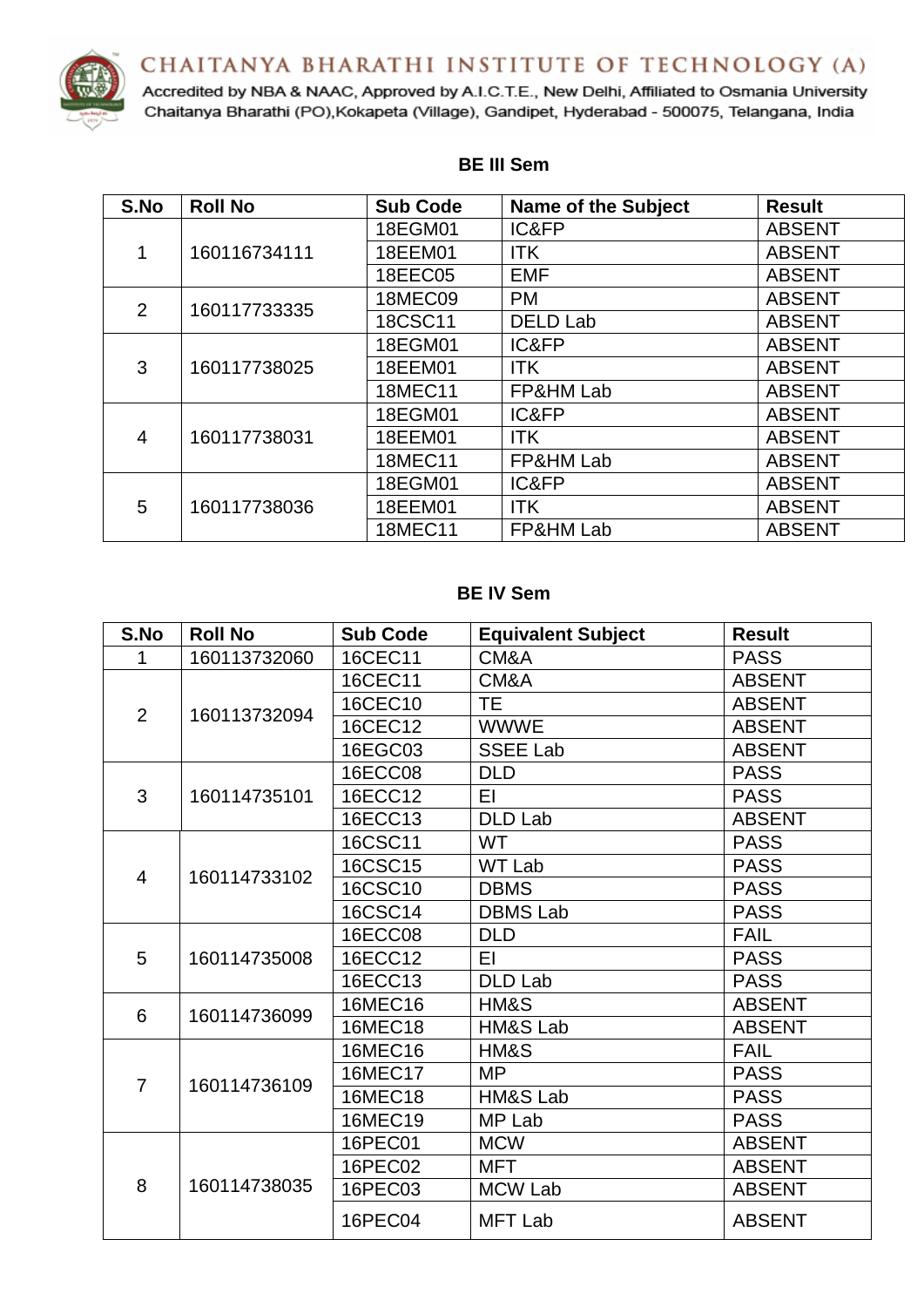



Accredited by NBA & NAAC, Approved by A.I.C.T.E., New Delhi, Affiliated to Osmania University Chaitanya Bharathi (PO), Kokapeta (Village), Gandipet, Hyderabad - 500075, Telangana, India

|    |              | 16CEC11        | CM&A            | <b>ABSENT</b> |
|----|--------------|----------------|-----------------|---------------|
| 9  | 160115732017 | 16CEC10        | <b>TE</b>       | <b>ABSENT</b> |
|    |              | 16CEC12        | <b>WWWE</b>     | <b>PASS</b>   |
|    |              | 16EGC03        | SS&EE Lab       | <b>ABSENT</b> |
| 10 | 160115732038 | 16CEC11        | CM&A            | <b>PASS</b>   |
| 11 | 160115732053 | 16CEC11        | CM&A            | <b>ABSENT</b> |
| 12 | 160115732103 | 16CEC11        | CM&A            | <b>PASS</b>   |
| 13 | 160115732110 | 16CEC11        | CM&A            | <b>PASS</b>   |
|    |              | 16CSC11        | <b>WT</b>       | <b>PASS</b>   |
| 14 | 160115733095 | 16CSC15        | <b>WT Lab</b>   | <b>PASS</b>   |
|    |              | 16CSC10        | <b>DBMS</b>     | <b>PASS</b>   |
|    |              | 16CSC14        | <b>DBMS Lab</b> | <b>PASS</b>   |
|    |              | 16CSC11        | <b>WT</b>       | <b>PASS</b>   |
| 15 | 160115733171 | 16CSC15        | <b>WT Lab</b>   | <b>PASS</b>   |
|    |              | 16CSC10        | <b>DBMS</b>     | <b>PASS</b>   |
|    |              | 16CSC14        | <b>DBMS Lab</b> | <b>PASS</b>   |
| 16 | 160115734096 | 16EEC11        | <b>LIC</b>      | <b>PASS</b>   |
|    |              | <b>16ECC08</b> | <b>DLD</b>      | <b>PASS</b>   |
| 17 | 160115735181 | 16ECC12        | ΕL              | <b>FAIL</b>   |
|    |              | 16ECC13        | <b>DLD Lab</b>  | <b>FAIL</b>   |
|    | 160115735303 | 16ECC08        | <b>DLD</b>      | <b>PASS</b>   |
| 18 |              | 16ECC12        | ΕI              | <b>PASS</b>   |
|    |              | 16ECC13        | <b>DLD Lab</b>  | <b>PASS</b>   |
|    | 160115736018 | 16MEC16        | HM&S            | <b>PASS</b>   |
| 19 |              | 16MEC17        | <b>MP</b>       | <b>PASS</b>   |
|    |              | 16MEC18        | HM&S Lab        | <b>PASS</b>   |
|    |              | 16MEC19        | MP Lab          | <b>PASS</b>   |
|    |              | 16MEC16        | HM&S            | <b>PASS</b>   |
| 20 | 160115736028 | 16MEC17        | <b>MP</b>       | <b>PASS</b>   |
|    |              | 16MEC18        | HM&S Lab        | <b>PASS</b>   |
|    |              | 16MEC19        | MP Lab          | <b>PASS</b>   |
|    |              | 16MEC16        | HM&S            | <b>PASS</b>   |
| 21 | 160115736037 | 16MEC17        | MP              | <b>PASS</b>   |
|    |              | 16MEC18        | HM&S Lab        | <b>PASS</b>   |
|    |              | 16MEC19        | MP Lab          | <b>PASS</b>   |
|    |              | 16MEC16        | HM&S            | <b>ABSENT</b> |
| 22 | 160115736043 | 16MEC17        | MP              | <b>ABSENT</b> |
|    |              | 16MEC18        | HM&S Lab        | <b>ABSENT</b> |
|    |              | 16MEC19        | MP Lab          | <b>ABSENT</b> |
| 23 |              | 16MEC16        | HM&S            | <b>ABSENT</b> |
|    | 160115736059 | 16MEC17        | <b>MP</b>       | <b>ABSENT</b> |
|    |              | 16MEC18        | HM&S Lab        | <b>ABSENT</b> |
|    |              | 16MEC19        | MP Lab          | <b>ABSENT</b> |
|    |              | 16MEC16        | HM&S            | <b>ABSENT</b> |
| 24 | 160115736109 | <b>16MEC17</b> | <b>MP</b>       | <b>ABSENT</b> |
|    |              | 16MEC18        | HM&S Lab        | <b>ABSENT</b> |
|    |              | 16MEC19        | MP Lab          | <b>ABSENT</b> |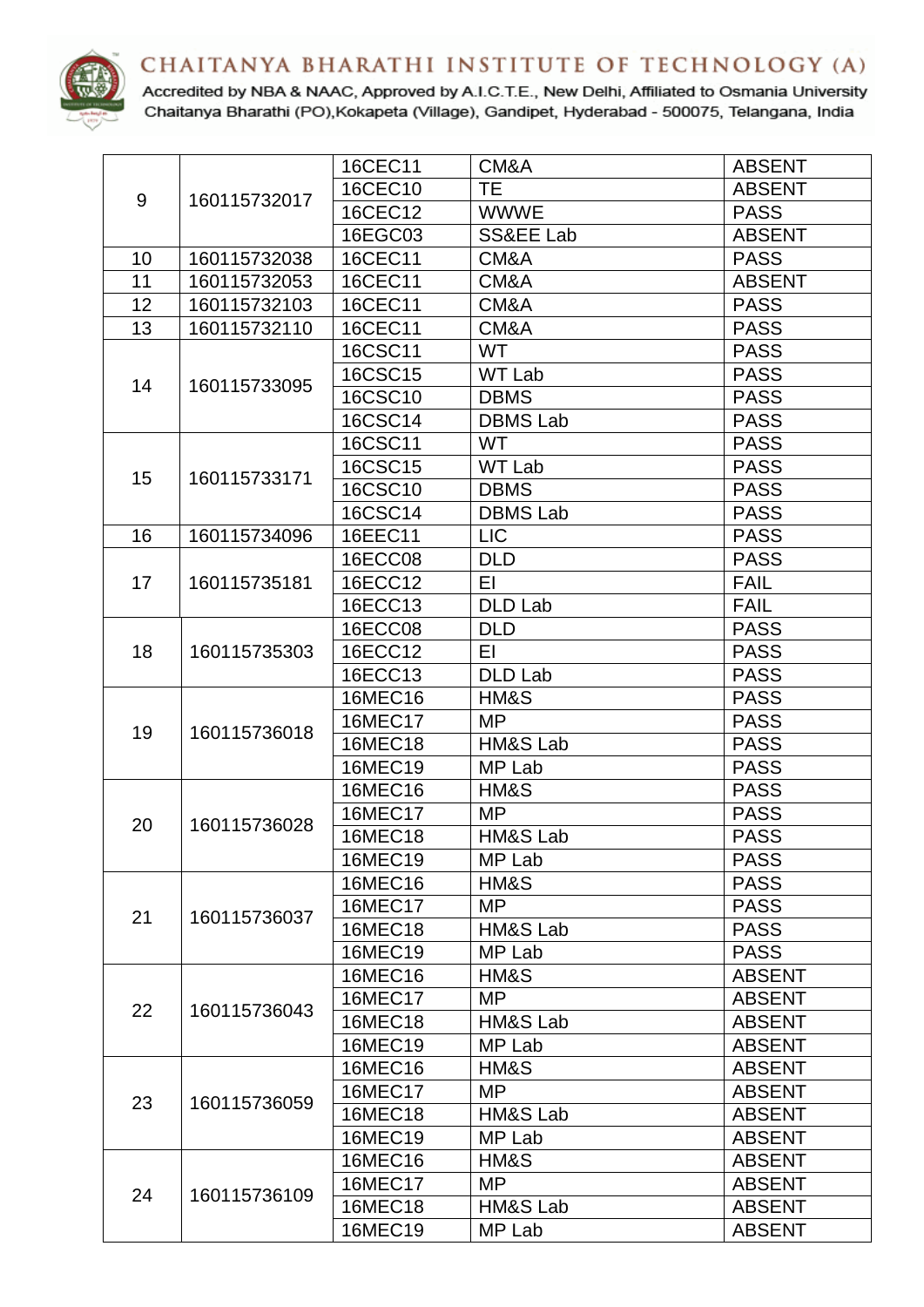



Accredited by NBA & NAAC, Approved by A.I.C.T.E., New Delhi, Affiliated to Osmania University Chaitanya Bharathi (PO), Kokapeta (Village), Gandipet, Hyderabad - 500075, Telangana, India

| つに<br>∠◡ | 5738019<br>1601157、 | $\sim$ $\sim$ $\sim$<br>ュドレトー<br>JU.<br>ושי | <b>MCW</b> | <b>ASS</b><br>$\overline{\phantom{a}}$ |
|----------|---------------------|---------------------------------------------|------------|----------------------------------------|
|          |                     | .∩∩^<br>ィドレトロ<br>∿ ∠<br>ັບເ                 | MFT        | FAIL                                   |

# **BE VI Sem**

| S.No                    | <b>Roll No</b> | Sub Code       | <b>Equivalent Subject</b> | <b>Semester</b>     | <b>Result</b> |
|-------------------------|----------------|----------------|---------------------------|---------------------|---------------|
| 1                       | 160113732060   | 16CEC29        | <b>FE</b>                 | VI SEM              | <b>PASS</b>   |
|                         |                | 16CEE05        | <b>GISRS</b>              | <b>VI SEM</b>       | <b>PASS</b>   |
| $\overline{2}$          | 160113733064   | <b>16CSC26</b> | Al                        | VI SEM              | <b>PASS</b>   |
|                         |                | <b>16CSC28</b> | <b>INS</b>                | VI SEM              | <b>PASS</b>   |
| 3                       | 160114733028   | <b>16CSC28</b> | <b>INS</b>                | VI SEM              | <b>PASS</b>   |
| $\overline{\mathbf{4}}$ | 160114733036   | <b>16CSC28</b> | <b>INS</b>                | VI SEM              | <b>PASS</b>   |
| $\overline{5}$          | 160114733048   | <b>16CSC28</b> | <b>INS</b>                | <b>VI SEM</b>       | <b>PASS</b>   |
| 6                       | 160114733161   | <b>16CSC28</b> | <b>INS</b>                | VI SEM              | <b>PASS</b>   |
| 7                       |                | <b>16CSC26</b> | AI                        | VI SEM              | <b>PASS</b>   |
|                         | 160114733311   | <b>16CSC28</b> | <b>INS</b>                | VI SEM              | <b>PASS</b>   |
| 8                       | 160114734053   | 16EEC25        | <b>PSD</b>                | VI SEM              | <b>PASS</b>   |
| $\boldsymbol{9}$        | 160114734054   | 16EEC25        | <b>PSD</b>                | VI SEM              | <b>PASS</b>   |
| 10                      | 160114735008   | 16ITE27        | <b>DS</b>                 | VI SEM              | <b>PASS</b>   |
| 11                      | 160114738018   | 16PEC09        | AM Lab                    | VI SEM              | <b>ABSENT</b> |
| 12                      | 160114738052   | 16PEC09        | AM Lab                    | VI SEM              | <b>ABSENT</b> |
| 13                      | 160115732038   | 16CEC29        | <b>FE</b>                 | VI SEM              | <b>PASS</b>   |
|                         |                | 16CEE05        | <b>GISRS</b>              | VI SEM              | <b>FAIL</b>   |
| 14                      | 160115732053   | 16CEC29        | <b>FE</b>                 | VI SEM              | <b>ABSENT</b> |
|                         |                | <b>16CEE05</b> | <b>GISRS</b>              | VI SEM              | <b>ABSENT</b> |
| 15                      | 160115732103   | 16CEC29        | <b>FE</b>                 | VI SEM              | <b>FAIL</b>   |
|                         |                | 16CEE05        | <b>GISRS</b>              | VI SEM              | <b>FAIL</b>   |
| 16                      | 160115732110   | 16CEC29        | <b>FE</b>                 | VI SEM              | <b>PASS</b>   |
|                         |                | <b>16CEE05</b> | <b>GISRS</b>              | VI SEM              | <b>FAIL</b>   |
| 17                      | 160115733027   | <b>16CSC28</b> | <b>INS</b>                | VI SEM              | <b>PASS</b>   |
| 18                      | 160115733033   | <b>16CSC28</b> | <b>INS</b>                | VI SEM              | <b>PASS</b>   |
| 19                      | 160115733038   | <b>16CSC28</b> | <b>INS</b>                | VI SEM              | <b>PASS</b>   |
| 20                      | 160115733161   | <b>16CSC28</b> | <b>INS</b>                | $\overline{VI}$ SEM | <b>PASS</b>   |
| 21                      | 160115733165   | <b>16CSC28</b> | <b>INS</b>                | VI SEM              | <b>PASS</b>   |
| 22                      | 160115733174   | <b>16CSC28</b> | <b>INS</b>                | VI SEM              | <b>PASS</b>   |
| 23                      | 160115733176   | <b>16CSC28</b> | <b>INS</b>                | VI SEM              | <b>PASS</b>   |
| 24                      | 160115733336   | <b>16CSC28</b> | <b>INS</b>                | VI SEM              | <b>PASS</b>   |
| 25                      | 160115734031   | 16EEC25        | <b>PSD</b>                | VI SEM              | <b>PASS</b>   |
| 26                      | 160115735181   | 16ITE27        | <b>DS</b>                 | VI SEM              | <b>FAIL</b>   |
| 27                      | 160115735303   | 16ITE27        | DS                        | VI SEM              | <b>PASS</b>   |